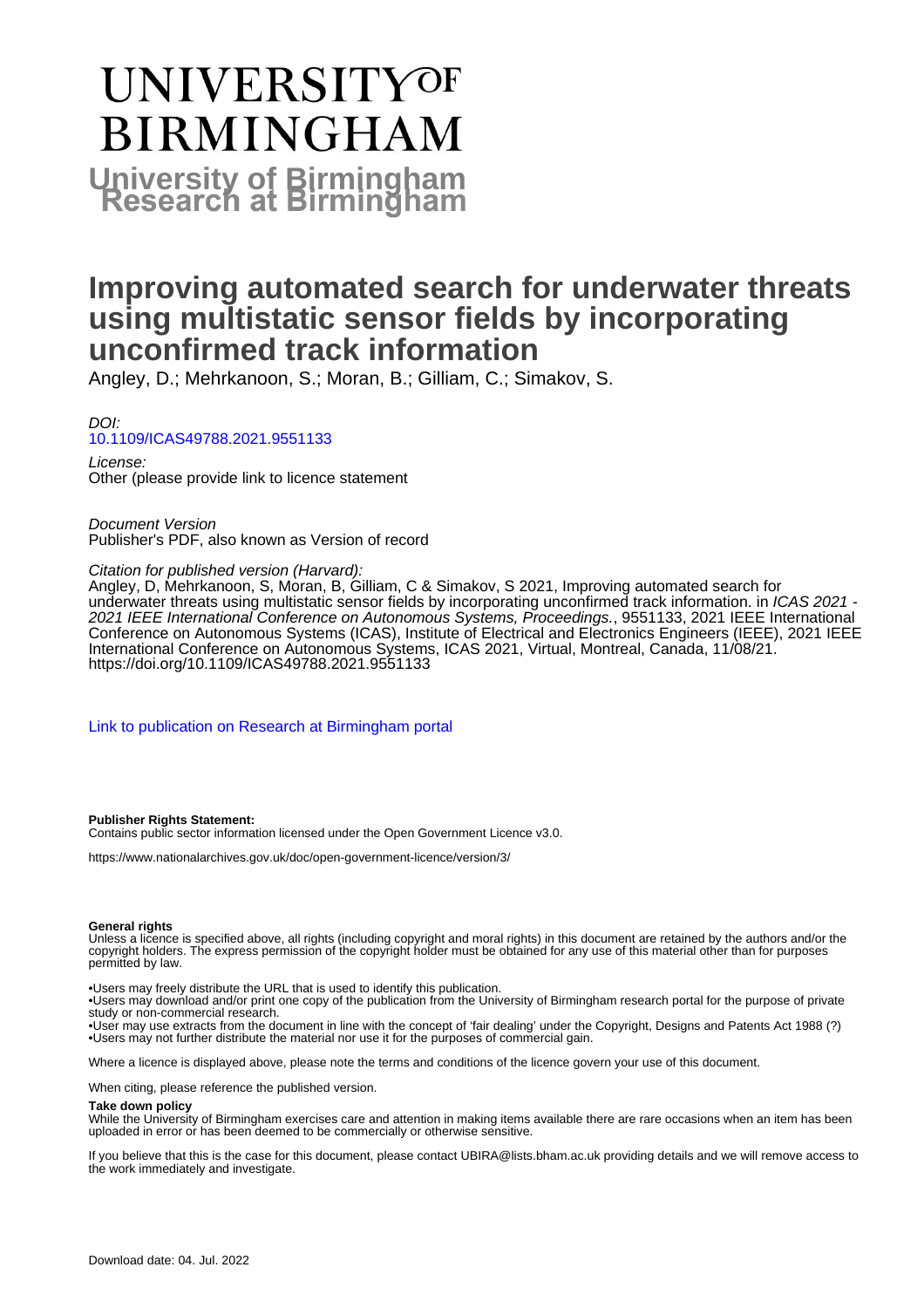### IMPROVING AUTOMATED SEARCH FOR UNDERWATER THREATS USING MULTISTATIC SENSOR FIELDS BY INCORPORATING UNCONFIRMED TRACK INFORMATION

*D. Angley, S. Mehrkanoon, B. Moran*

School of Engineering, The University of Melbourne, Parkville, VIC 3010

*C. Gilliam*

*S. Simakov*

School of Engineering, RMIT University, Melbourne, VIC 3000

Maritime Division, DSTG, Edinburgh, SA 5111, Australia

#### ABSTRACT

Sonobuoy fields, comprising a network of sonar transmitters and receivers, are used to search for and track underwater targets. Although normally such fields are operated from a maritime patrol aircraft, automated scheduling and processing creates opportunities for employing them as autonomous sensor systems. The automated search mechanism considered in this work is controlled by modelling the presence of undetected threats in an Operational Area (OA) using a spatial probability density function (PDF), known as a threat map. The algorithm decides how to schedule waveform transmissions, known as pings, to efficiently search and clear the OA. A conventional approach is to update the threat map based on just the characteristics of the sonobuoy field and switch to a separate metric to track a target after track confirmation. In this study we address the phase when there are potential contacts which cannot yet be promoted to confirmed tracks. We develop a mechanism for probing the associated areas of interest while still remaining in the threat map driven search scheduling. To this end, we propose reinitialising the threat map after each transmission using an augmented PDF, where unconfirmed tracks are represented by weighted Gaussians. Simulations show that this approach significantly improves search performance, reducing the number of pings required to confirm a track, distance from a confirmed track to the target and the proportion of falsely confirmed tracks.

*Index Terms*— Multi-static sonar, Sensor scheduling, Autonomous search.

#### 1. INTRODUCTION

A sonobuoy is a compact deployable sonar system containing sonar transmitters and/or receivers that can be used to search for and track underwater targets. Multiple sonobuoys can be laid out in a sonobuoy field and be used cooperatively, with an operator or autonomous sensor management system deciding which sonobuoys should ping at any given time. The goal of the sonobuoy field is to search an Operational Area (OA) for an undetected threat; success is either the clearance of the area or the detection and accurate tracking of a target. In this paper, we focus on the search mode of operation. Once the presence of a target has been confirmed then the field switches to a tracking mode, where the focus is on high accuracy location and tracking of the target. A challenging aspect, however, is the confirmation of target; each transmission by the sonobuoy field results in many detections that may or may not relate to a target. To avoid false tracks, a track is confirmed once there is a high probability that the track is associated with a target. This confirmation process requires multiple detections to be associated across multiple pings, and hence coordination in the search mode to ensure detection opportunities. Accordingly, our focus is on optimising the search mode to reduce the number of pings (i.e. time) required to confirm a track and clear an area.

A threat map is used to model the spatial PDF of an existing, but undetected target [1–7]. This spatial PDF is updated as sonobuoys in the field transmit waveforms and process returns, lowering the probability that an undetected target could exist in areas near the transmitting sonobuoy according to the probability of detection. The PDF is also updated at each time step to take into account possible kinematics of the target. The threat map can be used as a planning tool, helping the operator to decide both where to place the sonobuoys and when each sonobuoy should transmit a waveform in order to effectively search an operational area. Section 2 details multiple approaches to calculating the threat map found in literature.

The existing methods of calculating a threat map are generally focused on modelling detections and detection probability, but in practice the decision to switch to tracking mode is based on more than just a single detection. The sonar environment is usually noisy and spurious detections are common. The system cannot switch to tracking mode for every detection, because this would waste time trying to track a target that does not exist while a true target continues to operate in another area. Detections are therefore processed by a tracker, which requires multiple consistent detections to confirm the presence of a target. Detections initially create unconfirmed tracks, with a low probability of being associated with a true target, and are either promoted to confirmed tracks or discarded based on subsequent detections.

In our previous work using threat maps to optimise sonobuoy search [8], we observed a mismatch between detecting and confirming a track, which could lead to suboptimal performance. A sonobuoy might ping and clear an area of the threat map, but if this was not followed up with subsequent pings in the same area then the tracker might discard the unconfirmed tracks by the time the area was revisited. In this paper we explore the impact of including the unconfirmed tracks from the tracker into the threat map in order to make more effective search decisions, such as repeatedly pinging in the same area in order to confirm or discard unconfirmed tracks. This is a novel approach that also has the advantage of being easy to retrofit to existing systems, taking advantage of their existing tracking algorithms. It moves application of the threat map from the planning of the mission to its execution, where additional information from detections can be used to schedule sonobuoy transmissions.

#### 2. THREAT MAP

The threat map is a representation of the spatial PDF of an existing but undetected target. There are two main approaches in the literature for modelling undetected targets.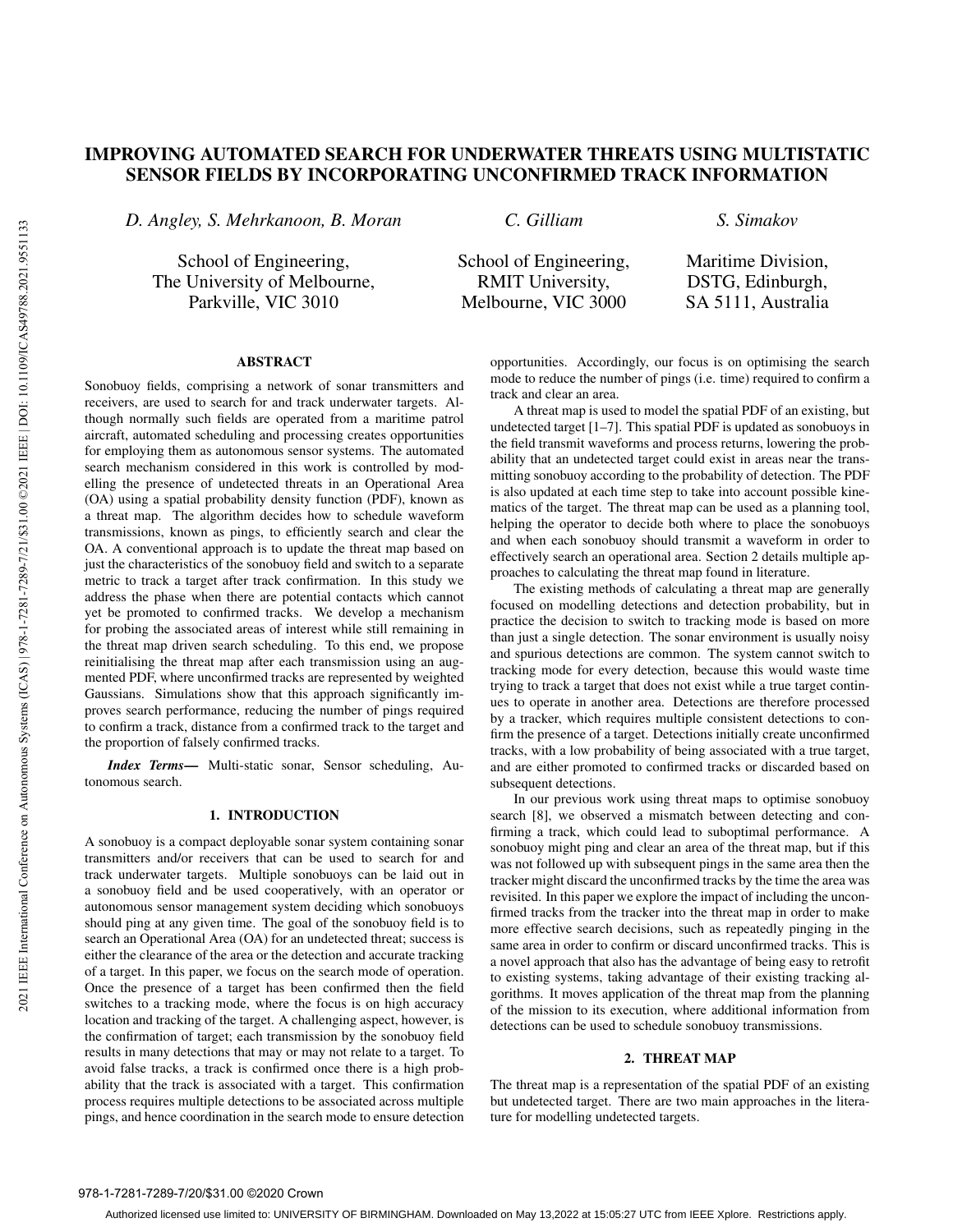

Fig. 1. The Incze & Dasinger [5, 6] approach to modelling the threat map. A large number of virtual targets (red dots) are distributed over area A. The particle weight  $(w_p)$  is calculated as the probability that the target is realised as virtual target k (event  $T_k$ ) given that it hasn't been detected yet (event  $B_t$ ), divided by the sum of probabilities for all  $K$  particles. The weight of a cell  $(w<sub>c</sub>)$  is the sum the weights of all the particles within it, and the PDF of the target location is the cell weight divided by the cell area  $(dA)$ . An area of interest  $(A_0)$  is shown, and the probability that the target is in that area  $(P_0)$ can be calculated by summing the weights of the particles it contains.

Krout et al. [1–4] model the probability of target presence using a regular grid of cells, and allow for target movement using a drift and diffusion model on this grid. The calculated parameter  $P(i,j), k$  is the probability of target presence in a cell  $(i, j)$  at step  $k$ , which is incremented at each time step or whenever the sonar transmission occurs. The amount by which a sonar transmission changes  $P_{(i,j),k}$  depends on the probability of detection in the cell, while value  $P_{(i,j),k+1}$  after the time step update is obtained using  $P_{(s,q),k}$  from adjacent cells  $(s,q)$  by application of a 3  $\times$  3 spatial Fokker-Planck (FP) filter which depends on the "drift" and "diffusion" coefficients associated with the considered target motion scenario. We used this technique in our previous work, which considered the tradeoff between tracking and search when scheduling transmissions in sonobuoy fields [8]. One of the limitations of the approach based on the FP filtering is that, for more complex scenarios, the translation of the target motion assumptions into drift and diffusion coefficients is not always straightforward. Using arbitrary values for these coefficients may produce an invalid filter. Some scenarios may require a higher-order finite-difference approximation and a larger size  $(5\times5)$  of the FP filter. Note also that the fact that the probability of presence does not integrate to 1 implies that its transformation into a probability density function requires some form of rescaling. Such a rescaling procedure and an interpretation of its result are yet to be discussed in the published literature.

Incze and Dasinger [5, 6] call their model of the threat map a "Threat Density Probability Map". They use a Monte Carlo approach in which the target can be realised as one of the virtual targets from a large set of virtual targets initialised and propagated in accordance with the scenario of interest. The probability of target presence in an area given that it remains undetected as the sonobuoys transmit is calculated using Bayes's Theorem and a model of detection probability, as well as the target motion assumptions. This probability is normalised to sum to 1 over all target locations considered, modelling the assumption that a single target exists somewhere. Figure 1 details this approach.

The Incze and Dasinger method is computationally expensive because of the large number of virtual targets. However, Simakov and Fletcher [7] implement this model on the GPU, allowing for tens of thousands of virtual targets to be used. We use this approach to calculate the threat map in this paper, and Figure 2 shows an example of how this threat map evolves as sonobuoys ping.

A limitation of these approaches is that they do not take into account detection information available during operation. We now propose a method of incorporating this information into the threat



Fig. 2. Example showing how the threat map evolves as sonobuoys ping over four consecutive pings. The colour represents the probability density of target presence, with darker areas indicating lower probability. The sixteen grey circles show the sonobuoys, which are all both transmitters and receivers. The pink square shows the operational area which is being searched. The red square with a green outline shows the target location. The red star on a sonobuoy indicates that it has just emitted a waveform, which clears a roughly circular area around it by lowering the probability of target presence. The bright yellow blobs show unconfirmed tracks which have been incorporated into the threat map.

map in order to reduce the number of pings required to confirm a target.

#### 3. INCORPORATING UNCONFIRMED TRACKS INTO THE THREAT MAP

To overcome the limitations discussed previously, we now present our approach to incorporating unconfirmed target information into the threat map. For each sonar transmission, a small number of detections are received, which are used to update existing confirmed tracks or initiate a new unconfirmed track. The location  $\mathbf{x}_k \equiv [x_k, y_k]^T$  and covariance matrix  $\mathbf{C}_{xy}^k$  of each unconfirmed track  $(k = 1, \ldots, K_t)$ , which are outputs from the tracker, were used to form the associated 2D Gaussian corrections to the evolving Threat Map PDF  $p(\mathbf{x}, t)$ 

$$
p(\mathbf{x},t) \mapsto \gamma_0 p(\mathbf{x},t) + \sum_{k=1}^{K_t} \gamma_k G(\mathbf{x} - \mathbf{x}_k; \mathbf{C}_{xy}^k)
$$
(1)

where

$$
G(\mathbf{x}; \mathbf{C}_{xy}) \equiv \frac{\exp \left(-\frac{1}{2} \mathbf{x}^T \mathbf{C}_{xy}^{-1} \mathbf{x}\right)}{2 \pi \sqrt{\det \mathbf{C}_{xy}}}
$$

and  $\sum_{k=0}^{K_t} \gamma_k = 1$ . After each sonar transmission we first apply a standard threat map update [7], which accounts for ping-induced reduction of weights of virtual targets. In the simulations discussed in this paper,  $\gamma_k$  used in (1) had the following values:  $\gamma_0$  fixed and  $\gamma_k = (1 - \gamma_0)/K_t \ (k > 0).$ 

Next we incorporate unconfirmed tracks into the resulting  $p(\mathbf{x}, t)$  by adding weighted Gaussian corrections. This also uses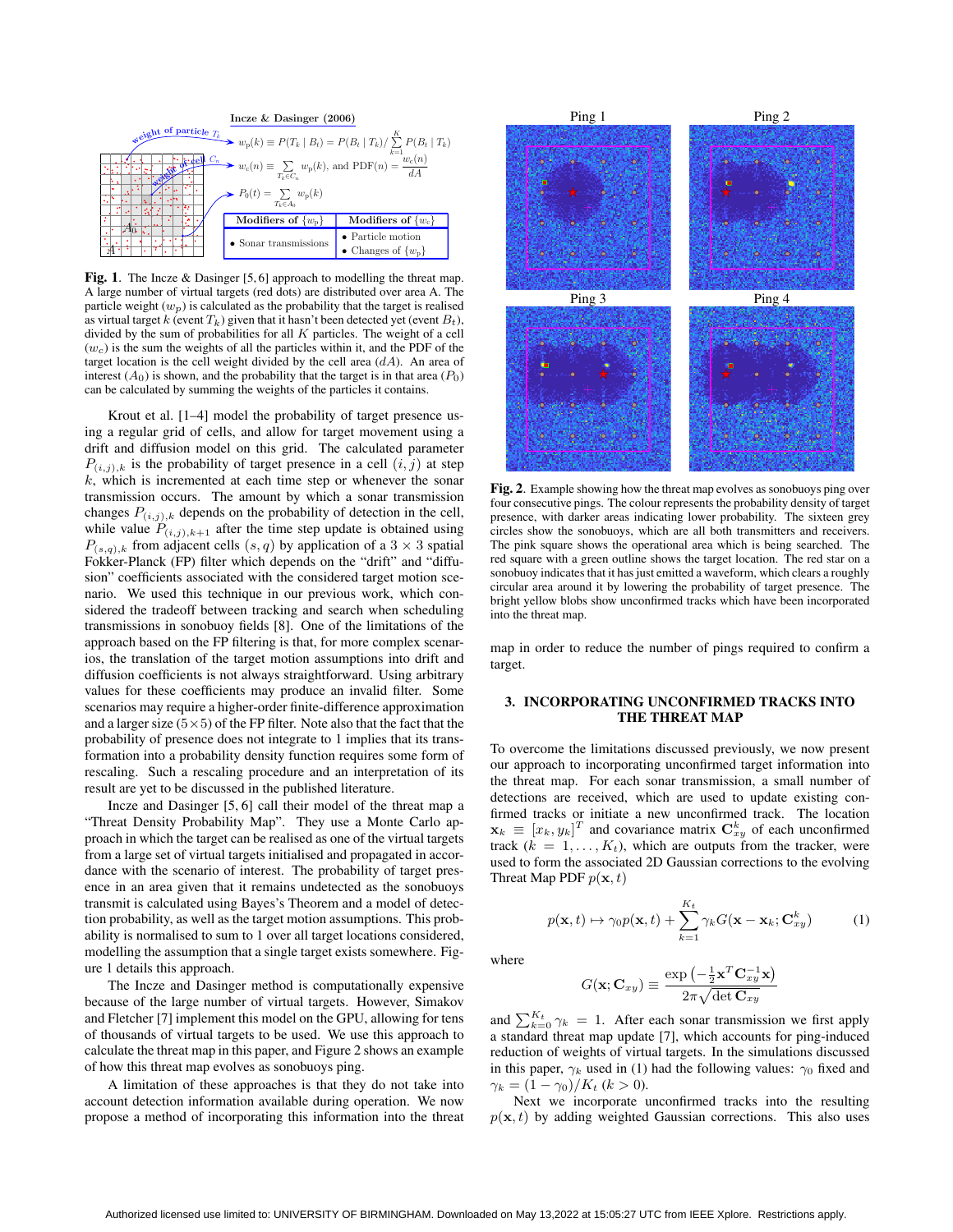a reinitialisation procedure which produces a set of  $K_p$  equallyweighted particles  $\{x_p(k), w_p(k)=1/K_p\}$  spread over the cells of the threat map. Figure 3 illustrates calculation of the cell index for particle k. Here  $U(0, 1)$  is the uniform distribution in the interval  $(0, 1)$ . We use the inversion method [9, Ch. 3]. The probability that a particle is placed into cell n is  $w_c(n)$ , where the cell weights  $\{w_c(m)\}\$ are obtained by integrating the post-ping PDF  $p(\mathbf{x}, t)$  in the respective cells. Once the cell for particle  $k$  has been identified,  $\mathbf{x}_p(k)$  is obtained by drawing from a uniform distribution defined in the cell. This process effectively imbues the threat map with a memory of all the previous detection information.

The repeated reinitialisation can result in clumping of particles into some cells at the expense of depopulation of the adjacent cells. Replacing pseudo-random generation used for production of  $r_k \in$  $U(0, 1)$  during calculation of the particle cell index with a quasirandom approach (e.g. Sobol, or scrambled Sobol generators [10]) resolves this issue.



Fig. 3. Reinitialisation procedure: calculation of cell-index of particle  $k$ .

#### 4. SCHEDULING MULTISTATIC SONOBUOY FIELDS

The key elements required to schedule a sonobuoy field are introduced here.

#### 4.1. Sensor Scheduling Algorithm

Sensor scheduling in this sonobuoy scenario means choosing which sonobuoy to emit a waveform from in each ping interval  $T_p$ . In this paper we consider three scheduling algorithms: random, raster and lookahead scheduling. The random scheduler picks a uniformly random sonobuoy to transmit in each interval. The raster scheduler uses a predefined raster pattern of sonobuoys to ping from that loops until the target is found. The lookahead scheduler is a myopic scheduler that picks the sonobuoy that minimises the probability of target presence in the area of interest,  $A_0$ , after the next ping, as modelled by the threat map. Note, as discussed in the introduction, we only consider scheduling to optimise the search for an unknown target; the tracking and localisation of a confirmed target requires different optimisation criteria [8, 11].

We apply the lookahead scheduler to the threat map evolved in two different modes: conventional, as described by Figure 1, and our method of incorporating unconfirmed track information, as described in Section 3. Figure 4 shows a diagram of the simulation setup and summarises how the lookahead scheduler works when the latter mode is employed.

#### 4.2. Measurement Simulation

We use the BRISE (Bistatic Range Independent Signal Excess) [12] simulation environment to simulate sonobuoy measurements. BRISE



#### **Adaptive (lookahead) ping selection workflow:**

- 1. Before a transmission, probe different sources  $m$  to examine the difference between  $p(\mathbf{x}, t)$  and the post-ping  $p_m(\mathbf{x})$
- 2. Select source ID s resulting in maximal reduction of the Probability of Presence  $P_0$
- 3. Set post-ping PDF:  $p(\mathbf{x}, t) = p_s(\mathbf{x})$ , where  $s = \text{indmax}_{m} (P_0[p(x, t)] P_0[p_m(\mathbf{x})])$
- 4. Contact generator uses the actual target(s) and the source ID  $s$  to generate contacts
- 5. The tracker uses the contacts and the source ID s to produce  $\{x_{\ell}, C_{\ell}, \gamma_{\ell}\}$
- 6. Update post-ping PDF:  $p(\mathbf{x}, t) \rightarrow \gamma_0 p(\mathbf{x}, t) + \sum_{k=1}^{L}$  $\sum_{\ell=1}^n \gamma_\ell G_\ell(\mathbf{x}-\mathbf{x}_\ell;\mathbf{C}_\ell)$
- 7. Propagate virtual targets and evolve  $p(\mathbf{x}, t)$  up to the time of the next transmission

Fig. 4. Simulator setup, showing interaction between the threat map GPU computation tool, the contact generator, and the tracker in the case when the lookahead scheduler is applied to a threat map augmented by unconfirmed tracks.

uses lookup tables containing signal excess data, precomputed using the Gaussian ray bundle eigenray propagation model [13], to calculate a signal-to-noise ratio (SNR) for each target and produce measurements of the bistatic range and bearing, along with false alarms [14]. The simulations in this paper all use a linear frequency modulation (LFM) waveform centred at 2 kHz with a transmission duration of 2 seconds and bandwidth of 200 Hz.

#### 4.3. Tracker

In order to provide unconfirmed tracks to combine with the threat map, we use a multi-target tracking algorithm [14, 15] that has been extensively evaluated for tracking targets in similar sonobuoy scenarios [8, 11, 16, 17] and found to perform robustly. The tracker uses the multi-sensor Bernoulli filter [18,19], the optimal Bayesian multisensor filter for a single target, and applies the linear-multitarget paradigm [20] to extend it to track multiple targets. In particular, we use the Gaussian mixture model implementation of this algorithm. The tracker estimates a probability of target existence for each track, along with a track status that indicates if the track is confirmed (i.e. high probability of being associated with a true target) or unconfirmed.

#### 5. RESULTS

In order to evaluate the performance of the system shown in Figure 4 and demonstrate the advantage of using unconfirmed track information in the threat map, we used simulations of the scenario shown in Figure 5. This scenario has 16 sonobuoys, arranged in a  $4\times4$  grid and spaced 20 km apart. In each simulation, the target starts at a random position uniformly distributed in the 5 km neighbourhood of the boundary of the operational area and moves towards the centre of the field. The scenario is run until the tracker reports its first confirmed track, at which point the field would switch modes from search to tracking in a practical scenario. The performance metrics gathered are the number of pings until the track is confirmed, the proportion of falsely confirmed tracks, and the distance between the target location and the confirmed track. A falsely confirmed track is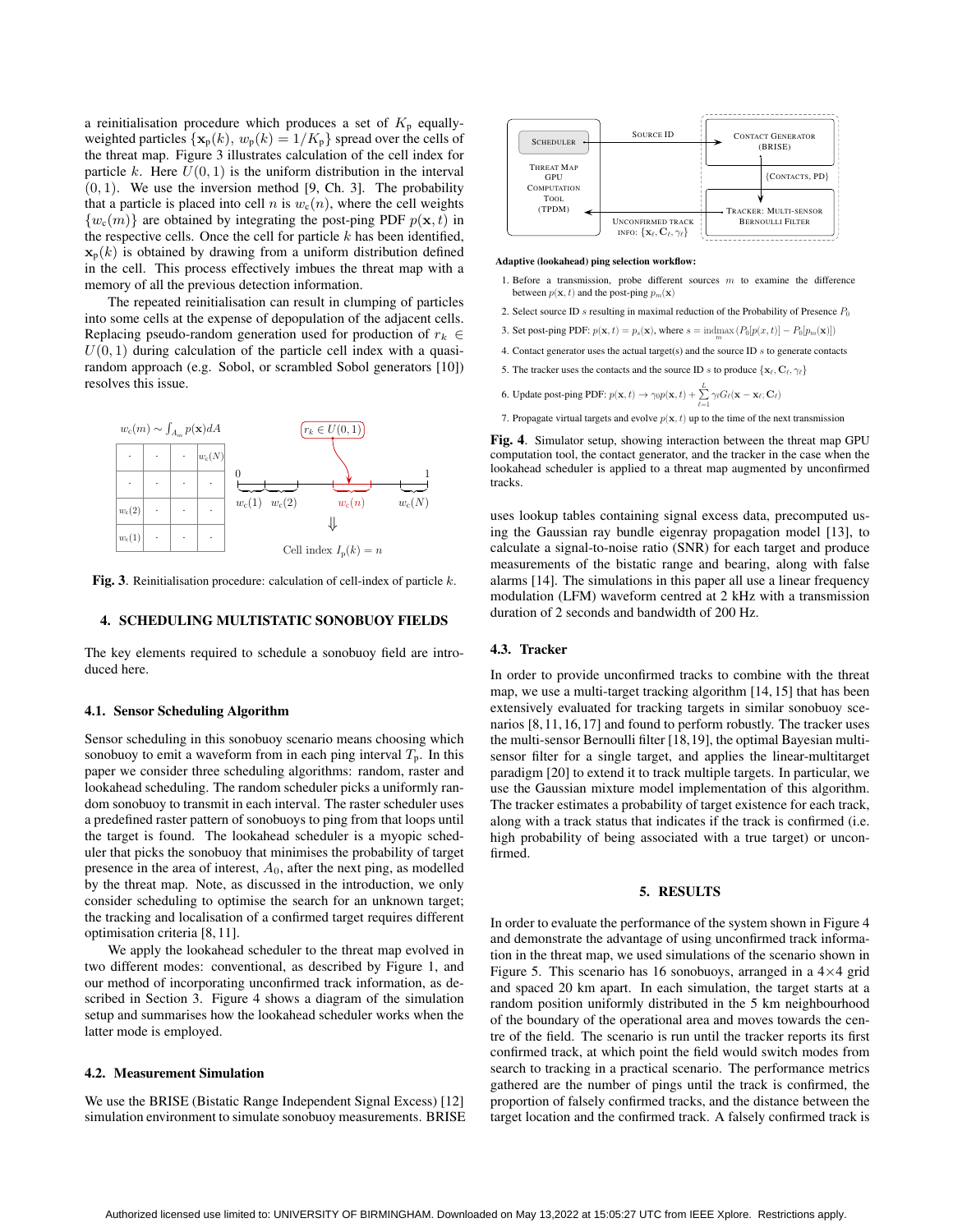

Fig. 5. Sonobuoy scenario, with 16 sonobuoys (grey circles) laid out in a grid spaced 20 km apart. The red dots show sample target trajectories, starting in the neighbourhood of the boundary of the operational area and moving towards the centre. The pink square shows  $A_0$ , the area of interest, which is a square area from  $(-40, -40)$  km to  $(40, 40)$  km.

defined as a confirmed track position estimate that is more than 1 km from the true target position, and these are excluded from the mean distance calculation.

Simulations were performed for the four different scheduling methods detailed in Section 4.1, which are labelled Raster (predefined sweeping pattern), Random (uniform random selection of sonobuoy), Lookahead (lookahead scheduling without incorporating unconfirmed tracks) and Unconfirmed (lookahead scheduling incorporating unconfirmed tracks). 1,000 Monte-Carlo simulations were performed for all methods and for various values of  $\gamma_0$ .

Figure 6 shows the results from these simulations. The three methods that do not use unconfirmed track information all show similar performance on the number of pings to confirm a track, taking a mean of 24.9 to 26 pings to confirm a track. Incorporating unconfirmed track information into the threat map reduced this number of pings significantly, down to 13.5 pings for  $\gamma_0 = 0.93$ . Importantly, the corresponding proportion of falsely confirmed tracks is also lower for the Unconfirmed method. Thus, the improvement in confirmation is due to the tracker confirming true tracks faster not false tracks. The mean distance between the target and the confirmed track at confirmation time was also lower for the Unconfirmed method, indicating that this method also improves track error at confirmation time. The performance of the Unconfirmed method was fairly stable across a wide range of  $\gamma_0$  and converges with the performance of the Lookahead method as  $\gamma_0$  approaches 1 as expected, because no unconfirmed track information is incorporated when  $\gamma_0 = 1$ .

Figure 7 shows 2D histograms of the proportion of pings emitted from each sonobuoy, with a layout matching Figure 2. Raster shows the characteristic vertical scanning pattern, from the bottom left to the top right. Random is uniformly distributed, as expected. Lookahead shows unbalanced usage of the field, focusing on the edges and corners once the centre of the field has been cleared because that is where a target will likely enter from. By contrast, Unconfirmed shows more balanced sonobuoy usage which is somewhere between Lookahead and Random, with a focus on the edges of the field but the unconfirmed tracks leading it to make greater usage of the other sonobuoys.



Fig. 6. Simulation results, showing the proportion of falsely confirmed tracks, mean distance between the confirmed track and the true target and the number of pings to confirm a target for the 4 methods. Performance is shown for a range of  $\gamma_0$  values, with Unconfirmed being the only method that depends on this parameter. The error bars show plus or minus one standard deviation.



Fig. 7. 2D histogram of the proportion of pings transmitted by each sonobuoy of the  $4\times4$  field in simulations of the four different scheduling methods.

#### 6. CONCLUSION

In this paper we have presented a novel approach to improving autonomous search of an area of interest using a sonobuoy field. By incorporating unconfirmed track information from the tracker into the threat map, we demonstrate a significant increase in performance, reducing the number of transmissions required to confirm the presence of an underwater threat, such as a submarine or a sizeable UUV.